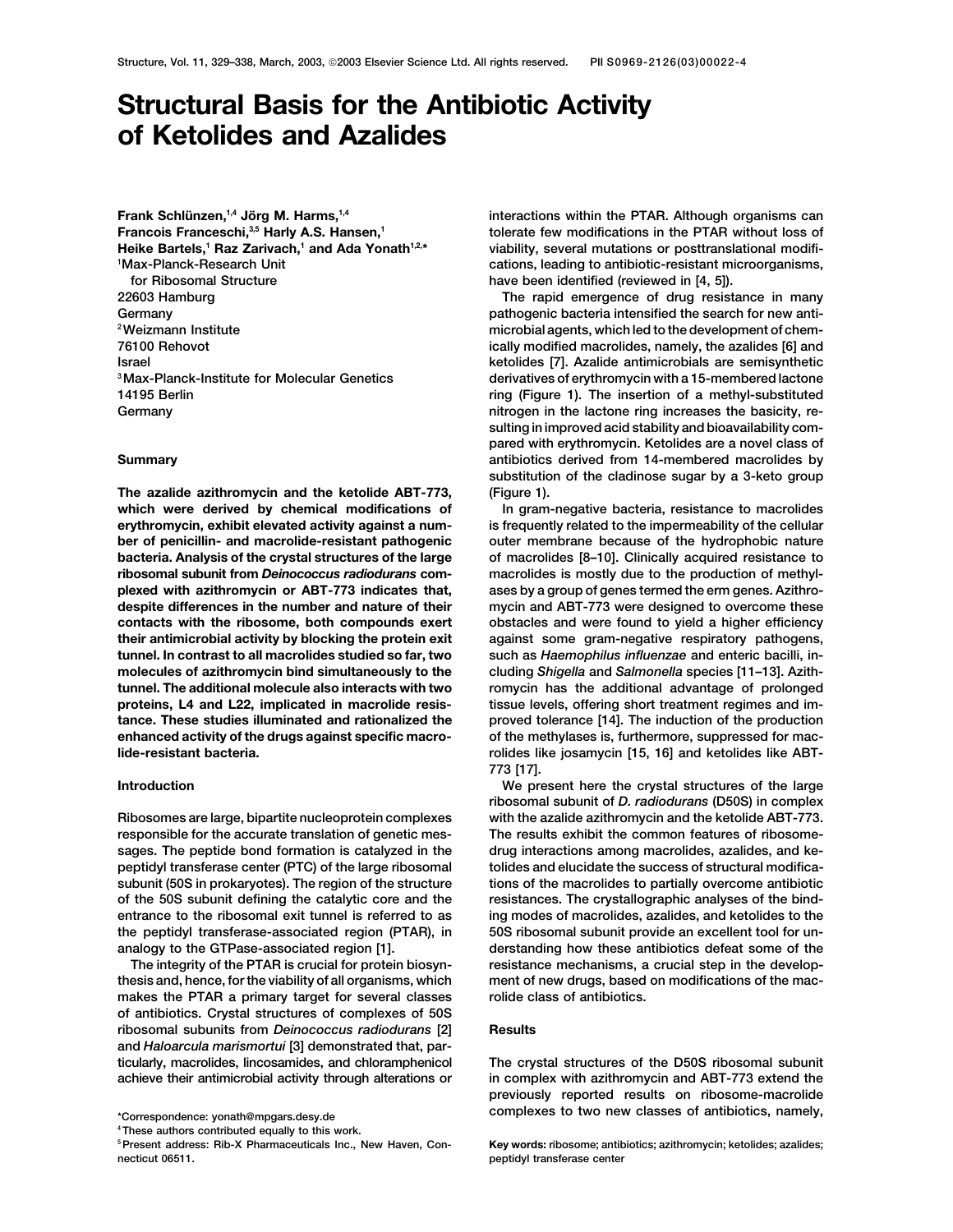

**were obtained by crystallization of the 50S subunit in ketolides [18, 22]. Throughout the structures of different the presence of micromolar concentrations of ABT-773 complexes of the 50S subunit from** *D. radiodurans***, we or azithromycin (see Experimental Procedures). Data observed only a few significant variations. Among them have been collected for both complexes to a resolution is the loop connecting helices 32 and 35a (Figures 3 of 3.5 A˚ and 3.2 A˚ , respectively (Table 1). The electron and 5D), which includes C803DR (U790EC). The base of density maps for azithromycin and ABT-773 allowed an C803DR (U790EC) appears shifted by about 2 A˚ toward unambiguous determination of the binding sites of both ABT-773 compared with the native structure and by antibiotics. The interactions of ABT-773 with specific about 8 A˚ compared with the complex with azithromycin nucleotides of the multibranched loop of domain V of (see below), thus reflecting the inherent flexibility of this 23S rRNA are rather similar to those of erythromycin, region. but additional contacts with domains II and IV lead to Another region of 23S rRNA exhibiting conformational a tighter binding. changes through the interaction with ABT-773 is the**

**of antibiotics that revealed an unexpected secondary (2606–2611EC) (Figures 3 and 5D). U2588DR (U2609EC) binding site. The primary site is located in a position of domain V of 23S rRNA forms a network of hydrophobic and orientation quite similar to that observed for erythro- interactions with the carbamate group of ABT-773. Tomycin or ABT-773. The second molecule was found to gether with the hydrogen bond between O4 of U2588DR be in direct contact with the primary binding site, both (U2609EC) and N2 of the carbamate group, these intersites blocking the path of the nascent chain. The second actions seem to be the main contributors for the possible site directly interacts with the ribosomal protein L4 in enhancement of the binding of ABT-773 to the ribosome, a manner that possibly makes this site specific for** *D.* **compared with other 14-membered macrolides, render***radiodurans***, as explained below. ing the cladinose sugar dispensable. This is in accord**

**printing data [5, 18] (Figures 2–4), thus explaining the notypes, slightly increased the sensitivity to macrolides different modes of interactions and differences in activ- like erythromycin and azithromycin, which both lack the** ity against certain MLS<sub>B</sub>-resistant phenotypes. **carbamate group [18]**. As proposed [18], the enhanced

**tone bond in the C3 position and the removal of the carbamate group. cladinose sugar (Figure 1), which lead to a broader spec- Although the position of ABT-773 appears shifted trum of activity against a number of erythromycin- or compared with roxithromycin or erythromycin, it shares penicillin-resistant pathogens [19–21]. In addition to the most of the contacts observed for these macrolides,**

**C3-ketone, ABT-773 has a quinolylallyl at the C6-O position and a cyclic carbamate group at C11,12 inserted in the 14-membered lactone ring (Figure 1). The cladinose sugar was originally believed to be important for the binding of the macrolides, but our previous studies of macrolide-ribosome interactions indicated the comparatively low contribution of the cladinose moiety to the binding of the macrolides on the 50S subunit [2].**

**The quinolylallyl group is tethered to the macrolide skeleton through a rather flexible linker, which allows the moiety to occupy different spatial positions. The inherent flexibility is reflected by the electron density of the quinolylallyl group, which appears to be less well resolved (Figure 2A). The position of the quinolylallyl Figure 1. Chemical Structures of ABT-773 and Azithromycin best fitting the electron density allows N3 of the quinoly-ABT-773, left; azithromycin, right. lallyl to form a hydrogen bond with O2 of C803DR (U790EC) of domain II (Figures 2B and 2C). This is in agreement with biochemical experiments indicating that azalides and ketolides. The crystals of the complexes domain II might be involved in the binding of some of the**

**Azithromycin is, so far, the only one of these classes single strand composed of rRNA bases 2585–2590DR The results for both azithromycin and ABT-773 are with the observation that U** → **C2609EC mutations,** which yield ABT-773- and telithromycin-resistant phe**potency of ABT-773 correlates with stronger interac-ABT-773 tions of the drug, with domain II of 23S rRNA through Ketolides derive their name from the insertion of a ke- the quinolylallyl group and with domain V through the**

| Table 1. Data Collection Statistics |                 |                     |                  |               |                 |                   |  |
|-------------------------------------|-----------------|---------------------|------------------|---------------|-----------------|-------------------|--|
|                                     | Resolution (Å)  | <b>Completeness</b> | $R_{\text{sym}}$ | $I/\sigma(I)$ | <b>R</b> Factor | $R_{\text{free}}$ |  |
| ABT-773                             | $30.0 - 3.50$   | 91.8%               | 13.1%            | 7.5           | 28.5%           | 31.3%             |  |
|                                     | $(3.56 - 3.50)$ | $(88.9\%)$          | $(35.8\%)$       | (2.1)         |                 |                   |  |
| Azithromycin                        | $30.0 - 3.20$   | 86.6%               | 11.0%            | 9.0           | 27.9%           | 30.4%             |  |
|                                     | $(3.25 - 3.20)$ | $(83.4\%)$          | $(33.9\%)$       | (1.9)         |                 |                   |  |

**Numbers in parentheses denote the highest-resolution bin.**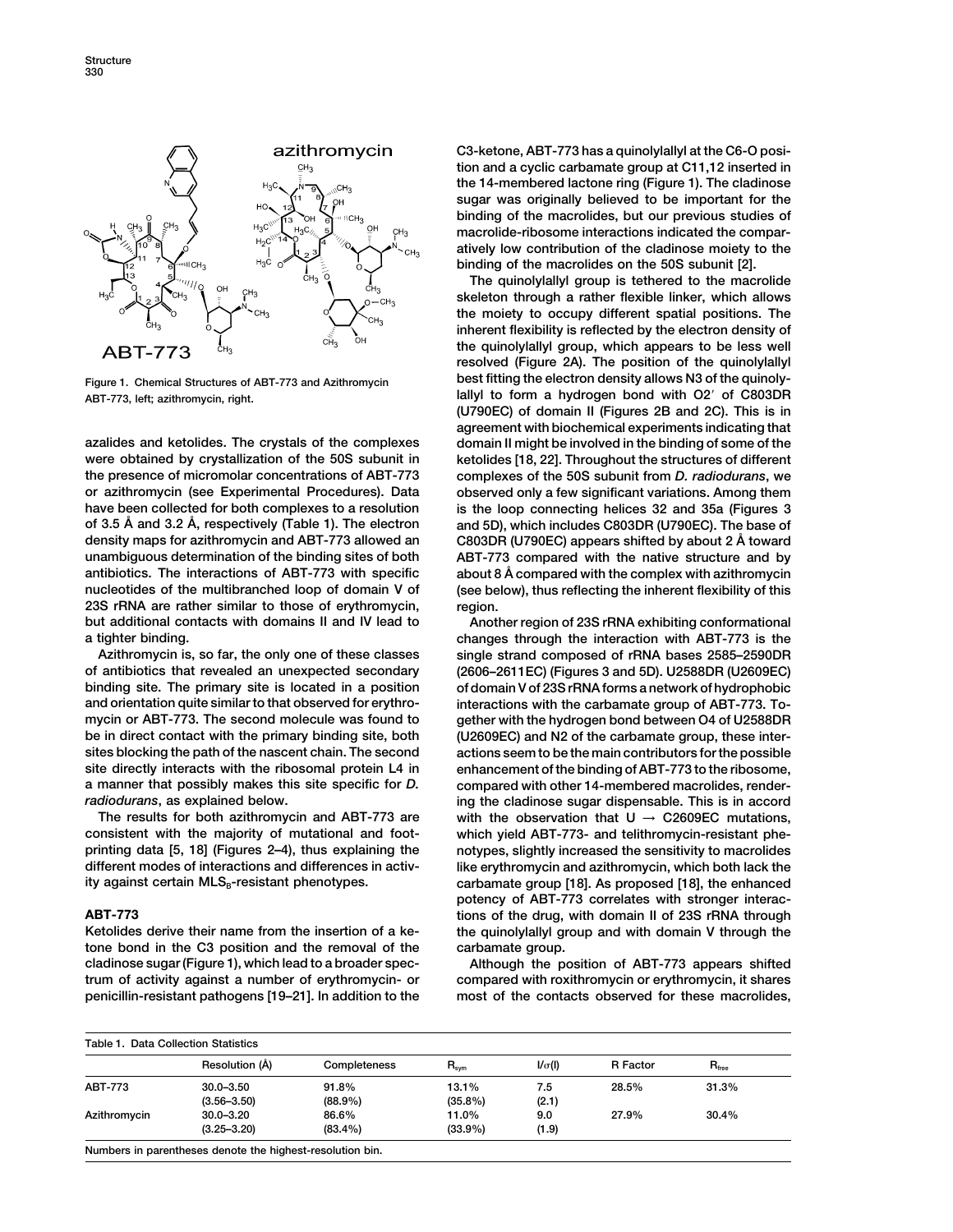

**Figure 2. Electron Density and Local Environment of ABT-773**

**(A)** Stereo views of ABT-773 together with the 2F $_{\circ}$  – F $_{\circ}$  electron density map, calculated omitting ABT-773 and contoured at 1.2  $\sigma$ .

**(B) Stereo view of the local environment of ABT-773. Nucleotides contributing to hydrophobic interactions are labeled in black; those contributing to hydrogen bonds are labeled in red.**

**(C) Two-dimensional sketch of interactions between ABT-773 and 23S rRNA. Nucleotides contributing to hydrophobic interactions are indicated; those contributing to hydrogen bonds are represented by their structures.**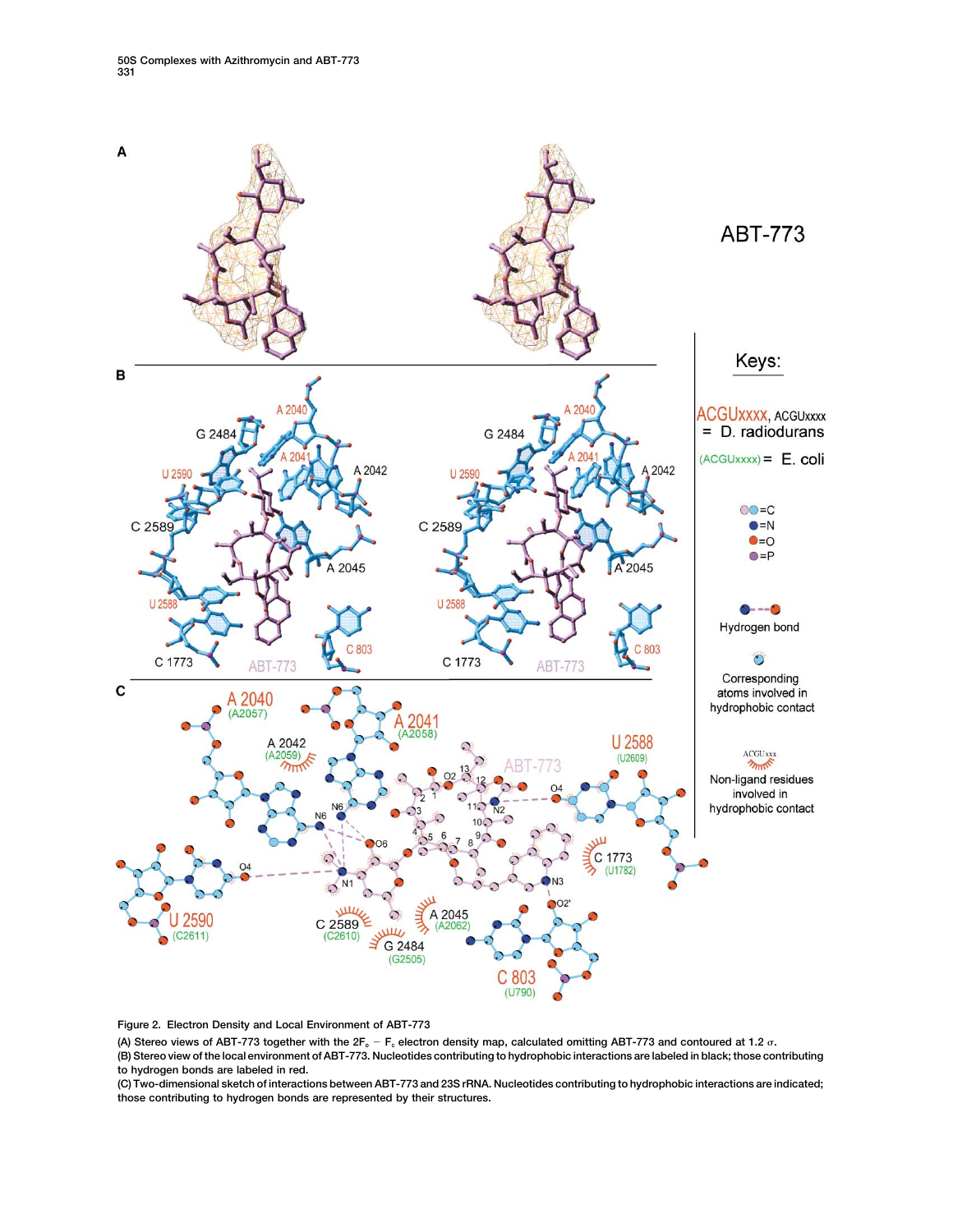

**Figure 3. The Region of Domains II, IV, and V of 23S rRNA that Contributes to the Binding of ABT-773 or Azithromycin Is Shown in the Secondary Structure Diagrams**

**Black circles indicate changes in nucleotide accessibility affected by macrolides according to biochemical data. Modifications or mutations affecting the macrolide susceptibility or resistance are indicated by arrows. The contact sites of ABT-773 and azithromycin are indicated by large, colored letters in the diagram. The colors of the letters correspond to the colors of the ligands in Figures 2 and 4.**

**namely, the interactions of the desosamine with coordinated through water molecules, might contribute A2040DR (A2057EC) and A2041DR (A2058EC). This shift to the interactions through hydrogen bonds with the disrupts the hydrophobic contacts with A2482DR cladinose sugar and the lactone ring. Since we cannot detect water molecules at 3.5 A˚ (A2503EC) but leads to additional hydrophobic contacts resolution, the potential between the desosamine and C2589DR (C2610EC). hydrogen bonds involving Mg1 have been omitted from**

**Interestingly, the alignment of ABT-773 with roxithro- Figure 4C. mycin shows that the quinolylallyl of ABT-773 is in similar Surprisingly, the nitrogen inserted into the lactone ring position and orientation to the oxime moiety of roxithro- does not directly contribute to the binding of azithromycin (Figures 5C and 5D); both point toward domain IV mycin. It seems, however, that this modification alters** of 23S rRNA. Domain IV, which has not previously been **reported to participate in the binding of ketolides, contrib- duce novel contacts to this Mg ion and C2565DR.** utes to the positioning of the quinolylallyl group through **hydrophobic interactions of C1773DR (U1782EC). The domains IV and V of 23S rRNA, AZI-2 also interacts with interactions of the quinolylallyl group with 23S rRNA ribosomal proteins L4 and L22 and domain II of 23S** seem to be completely independent of the type of the **rRNA.** The main source of interactions originates from<br>two rRNA bases involved. Mutations in either C803DR bydrogen bonds between AZI-2 and the loop of L4 **two rRNA bases involved. Mutations in either C803DR hydrogen bonds between AZI-2 and the loop of L4 (U790EC)** or C1773DR (U1782EC) are hence not ex**pected to affect binding of ABT-773. This agrees with (Figure 4). the observation that** *E. coli***, which carries uridines in Furthermore, AZI-2 makes a direct contact to AZI-1 both positions (U/U), and pathogens like** *Heliobacter* **through a hydrogen bond between its desosamine sugar** *pylori* (U/U) and *Haemophilus influenzae* (A/C) are **equally susceptible to ABT-773 [23, 24]. to a synergetic enhancement of the binding of azithro-**

the mode of binding of azithromycin to the 50S ribo-<br>
somal subunit from *D. radiodurans* differs significantly<br>
from the binding of all other macrolides studied so far.<br>
by browner bonding interactions between Gly60 and t **from the binding of all other macrolides studied so far. hydrogen bonding interactions between Gly60 and the of the 50S subunit, leading to a more extended confor- and the cladinose (Figure 4C).**

**The primary binding site of azithromycin (AZI-1) is for erythromycin, namely, the contacts with A2041DR, located in a position and orientation similar to those of A2042DR (A2059EC), and A2045DR (A2062EC) (Figures the other macrolides that we studied. In particular, the 3 and 4C). Only the contact with U2590DR (C2611EC) erythromycin, roxithromycin, clarithromycin, and ABT- quence of the conformational shift of the bulged bases 773. Bases 2045DR (A2062EC) and U2588DR (U2609EC) U2592DR (U2613EC) and A2593DR (A2614EC) of helix contribute to the binding of AZI-1 through hydrophobic 73 (Figure 3). Because of the presence of AZI-2, the loop interactions. A putative Mg ion (Mg1), which is probably connecting helices 73 and 93 is significantly shifted. In**

**mycin. This kind of contact will probably not be possible** Azithromycin (CP-62,993 [9-deoxy-9A-methyl-9A-aza-<br>
9A-homoerythromycin (CP-62,993 [9-deoxy-9A-methyl-9A-aza-<br>
9A-homoerythromycin]), the first member of the class<br>
of azalide antimicrobials, is a semisynthetic derivative<br> lactone ring as well as between the side chain of Thr64

**mational change in the 23S rRNA. Azithromycin shares most of the interactions observed** is not present in this case, which appears to be a conse-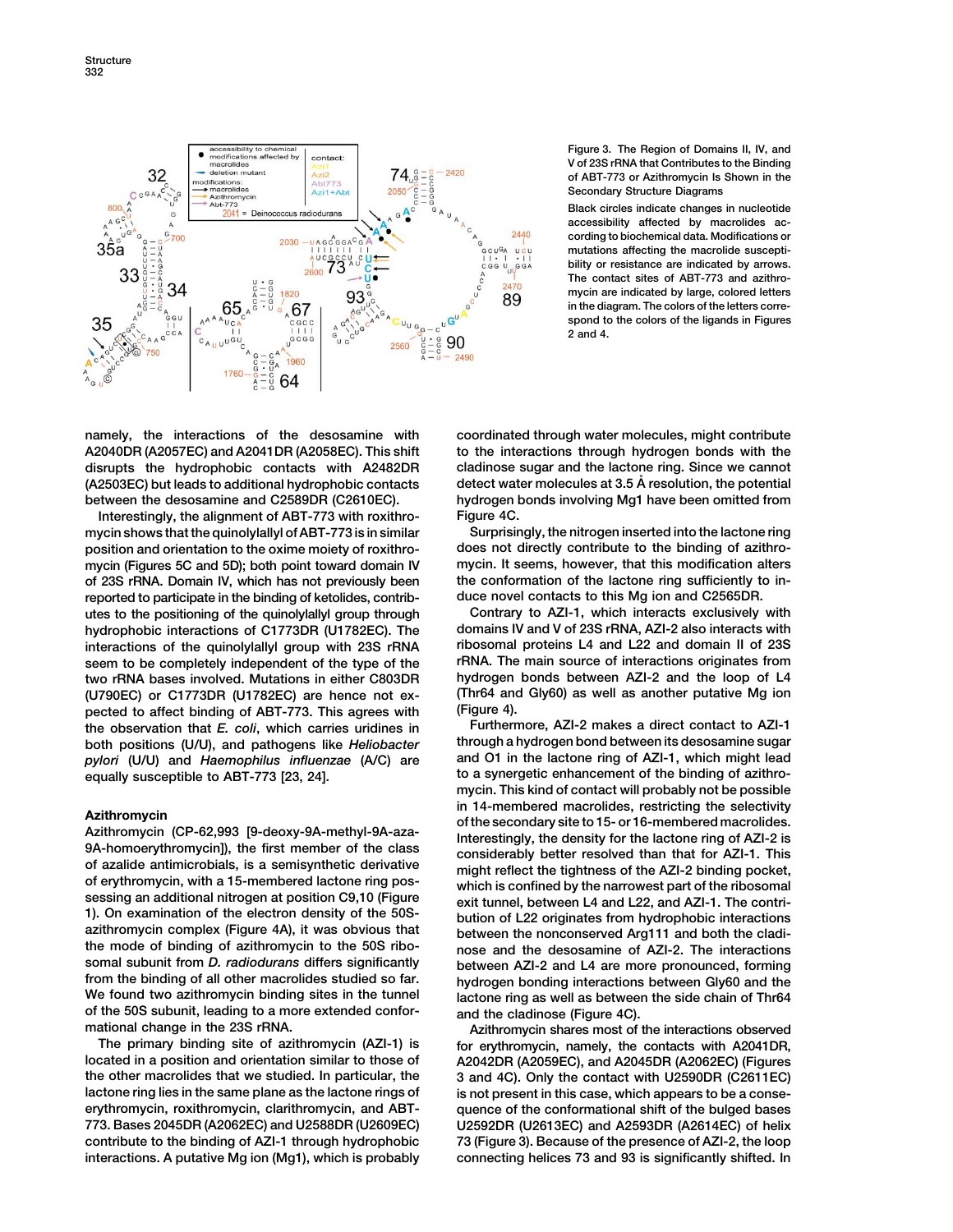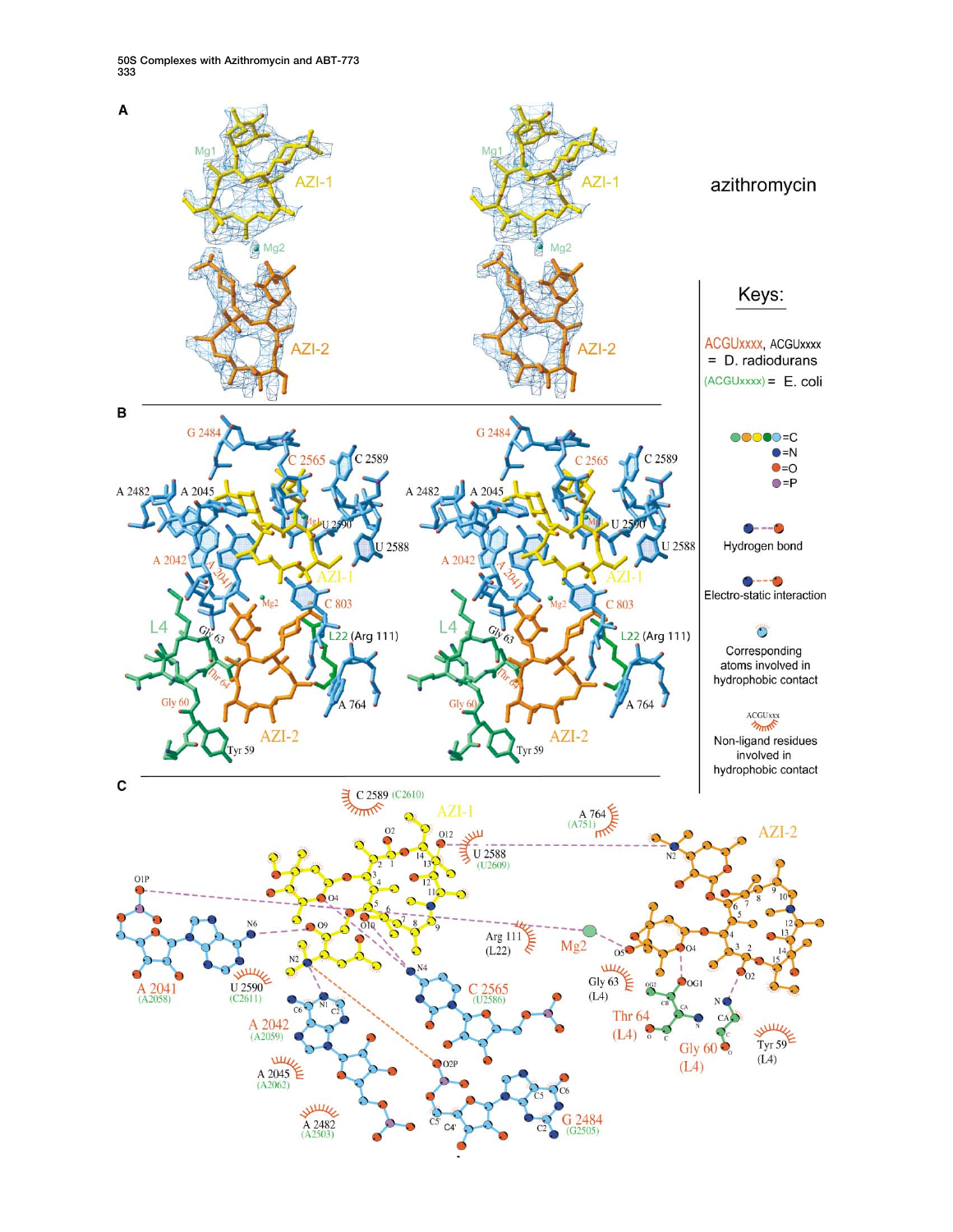**addition to the alteration of C803DR (U790EC) men- gen bond relies on a different orientation of the cladinose tioned above, the bases of U2588DR (U2609EC) and for azithromycin compared with erythromycin. Appar-G2560DR (G2581EC) reveal a distinctly different orienta- ently, the inherent flexibility of some parts of 23S rRNA tion, G2560DR (G2581EC) being almost perpendicular can compensate for small modifications of the antibiotto the native conformation. ics or small alterations in the binding pattern, which**

**The position of ABT-773 within the PTAR appears dis- The interaction of the second azithromycin site with placed by about 3 A˚ compared with the position ob- the highly conserved loop of L4 involves Tyr59, Gly63, served for the macrolides of the erythromycin class (Fig- Thr64, and Gly60. Despite the high level of conservation, ure 5C) but still leads to the same inhibitory mechanism, Gly60 seems to be very specific to** *D. radiodurans***. Senamely, blockage of the path of the nascent chain quence alignment against all available bacterial ribothrough the 50S subunit (Figures 5A and 5B). The posi- somal L4 proteins revealed no other bacterial organism tional shift seems to be induced by the interactions of with a glycine present at this position. According to the 23S rRNA with the different functional groups of ABT- sequence alignment, 94% of the L4 sequences carry 773. This is particularly apparent through the compari- either a Lys or Arg; the remaining 6% were Pro or Ala son with roxithromycin (Figures 5C and 5D). Despite the residues. Modeling a Gly60Arg mutation into the L4 difference in their positions within the 50S subunit, the structure gave rise to a short contact of 1.5 A˚ between oxime extension of roxithromycin and the quinolylallyl AZI-2 and L4. This indicates that, in any other bacterial of ABT-773 align very well, supporting the importance 50S subunit, the binding of AZI-2 should be altered and, of these functional groups for the binding of the different possibly, inhibited. Hence, the occurrence of a secondmacrolide derivatives. ary binding site might be specific for** *D. radiodurans***.**

**tected upon binding of ketolides carrying extensions at of azithromycin in** *E. coli* **[27], which did not reveal the position C11,12 [25]. C765DR (A752EC) is in the vicinity pattern expected for a double binding site, though it was of the binding site of ABT-773 but may partially contrib- shown earlier that macrolides like erythromycin have the ute to the binding of the drug. However, exchanging potential to bind to ribosomal proteins L5, L21, and L4 C** → **A765DR would possibly create a direct contact [28].** between A765DR and ABT-773, consistent with bio**chemical data [26]. Nevertheless, it is questionable involve Arg111, which is hardly conserved. It is questionwhether this interaction would further enhance the affin- able whether this interaction is crucial for the binding ity of ABT-773 for 23S rRNA, since pathogens like** *He-* **of AZI-2, but it would be interesting to see whether the** *liobacter pylori* **(C860, equivalent to C752EC) are equally L22 mutant described in [29] would inhibit the binding of susceptible to ketolides. AZI-2 or whether azithromycin still reveals an inhibitory**

**U** → **A754EC (G767DR) mutations in domain II have activity on L22-mutated ribosomes of** *D. radiodurans***. ketolide HMR3647 [22]. Since neither U754EC nor disrupt the hydrophobic contacts between Arg111 and C765EC has been found to be directly involved in bind- AZI-2 but would not block its binding site. ing of ABT-773 or any of the macrolides studied so far While this paper was being reviewed, the structure of [2] [3], it seems that the effect of mutations of these the 50S subunit from** *H. marismortui* **(H50S***)* **in complex bases on the binding of ketolides is mediated through with azithromycin (Protein Data Bank entry 1MK1) and small conformational shifts affecting the loop connect- three other macrolides was published [3]. The position ing helices H35a and H32. of the macrolides agrees well with our results; however,**

**exception of C803DR (U790EC)—comparably small con- tion (Figure 5C). The differences in the binding pattern formational changes in 23S rRNA, the two azithromycin are also reflected by significant differences in the local molecules lead to more-extended shifts, particularly of RNA fold (Figure 5F). We can, as in [3], only speculate the single-stranded loop connecting helices 73 and 93 about the reason for the significant difference in the (Figure 3). However, most of the contacts and the bind- binding pattern. Despite the differences of interactions ing mode of the primary binding site remain similar to for the different macrolides, especially in the case of those observed for the macrolides. One remarkable ex- the two sites of azithromycin, all our data show a similar ception is the additional hydrogen bond between the orientation of the lactone ring. It appears that the differcladinose of AZI-1 and C2565DR (U2586EC). This hydro- ences in the binding pattern correlate with differences**

**might explain the successful development of a large Discussion number of erythromycin derivatives with strong inhibitory activity.**

**rRNA base A752EC (C765DR) was shown to be pro- This is also supported by kinetic analysis of the binding**

The conformation of the mutated L22 would certainly

**Whereas the binding of ABT-773 induces—with the the lactone ring was found in a rather different orienta-**

**Figure 4. Electron Density and Local Environment of Azithromycin**

<sup>(</sup>A) Stereo view of both azithromycin molecules together with their 2F<sub>o</sub> - F<sub>c</sub> electron density map, calculated omitting azithromycin and  $contoured$  at 1.5  $\sigma$ .

**<sup>(</sup>B) Stereo view of the local environment around the two azithromycin molecules. Labeling is the same as in Figure 2.**

**<sup>(</sup>C) Two-dimensional sketch of interactions between the two azithromycin molecules, 23S rRNA, and the ribosomal proteins L4 and L22. Nucleotides or amino acids contributing to hydrophobic interactions are indicated; those contributing to hydrogen bonds or electrostatic interactions are represented by their structures.**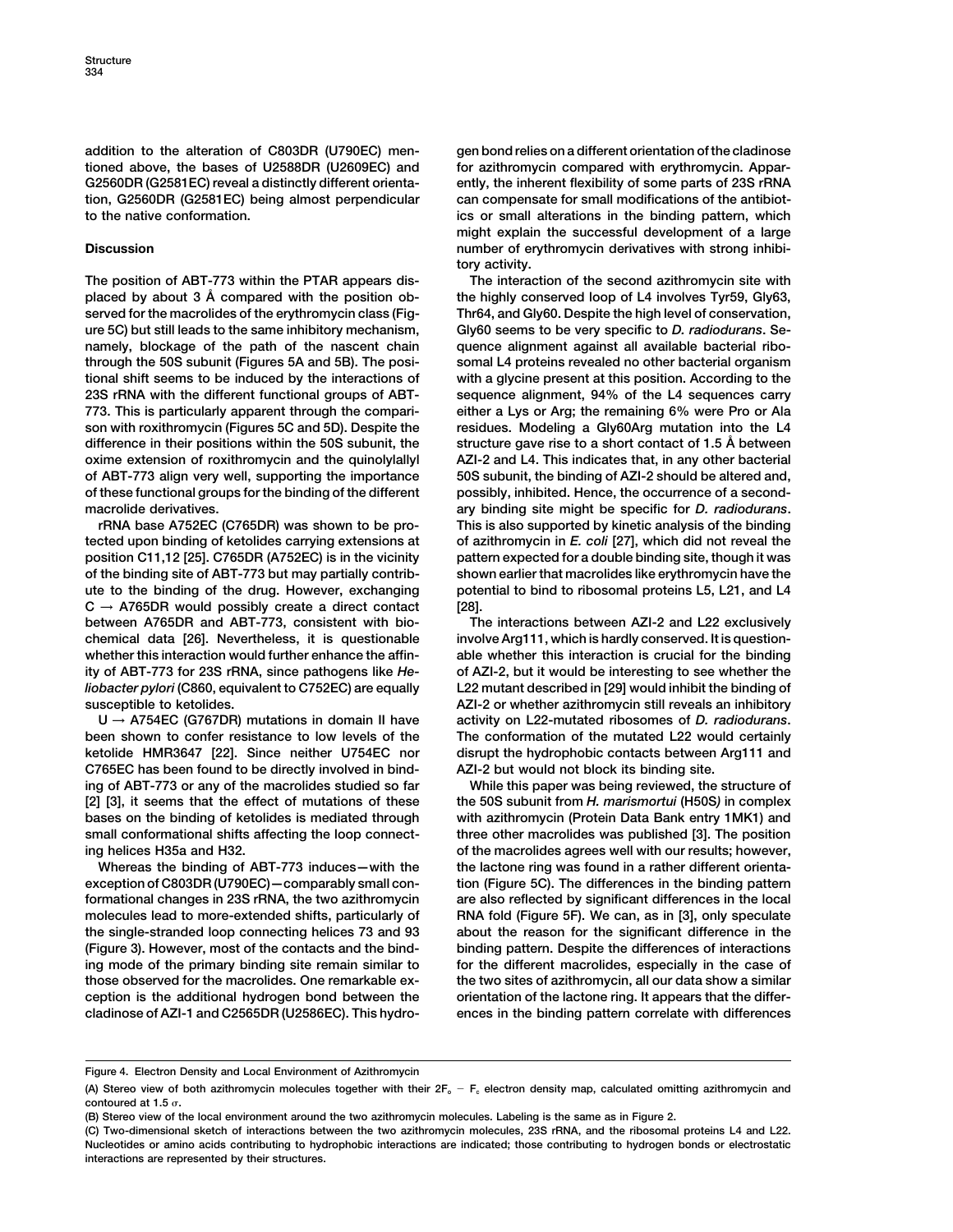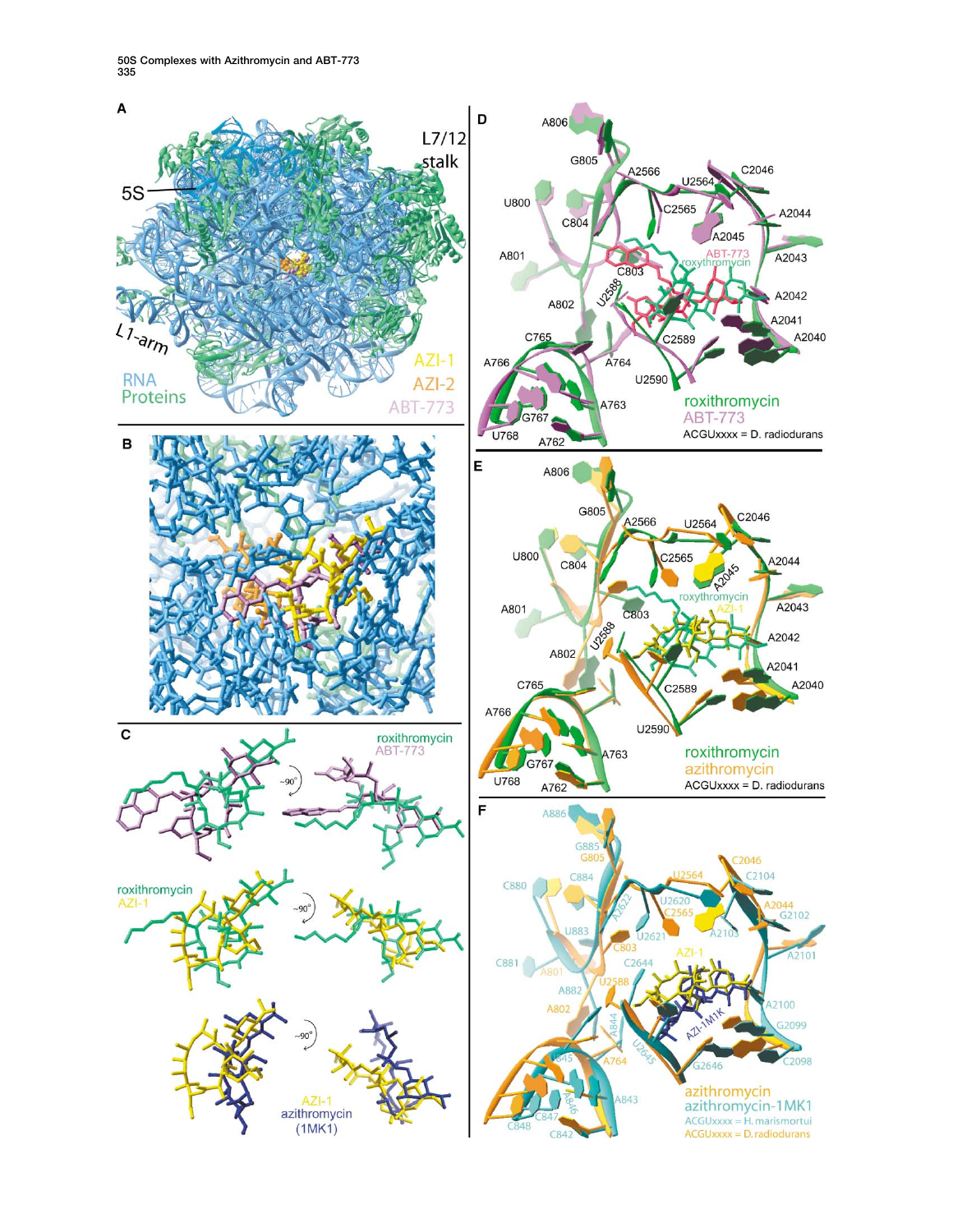**in the experimental conditions and the local rRNA con- proposal that the binding site responsible for the antimiformation. Our cocrystals were grown in the presence crobial activity and the one responsible for the inhibition of clinically relevant concentrations of the antibiotic of 50S assembly are not identical [33] seems to agree compounds (see Experimental Procedures), whereas with the structural information. Since the binding site of extremely high-soak concentrations (1–10 mM) were the macrolides is formed by nucleotides from different used in the case of** *H. marismortui* **[3]. These high con- regions of 23S rRNA, it appears unlikely that this binding centrations seem to reflect the low susceptibility of pocket will be available prior to assembly of the 50S these archea to macrolides, which might be a conse- subunit. However, the ability of antibiotics to interact quence of either the extremely high salt concentrations with ribosomal proteins, which has been observed for and/or the different rRNA fold in the vicinity of the bind- macrolides, tetracycline, and evernimicin, might play an ing site. Particularly, the conformations of C2644HM important role in the hindrance of ribosome assembly. (U2588DR) and U2621HM (C2565DR) are inconsistent The crystallographic studies presented here confirm** with the azithromycin position observed in D50S, since our previous results on the interactions of macrolides **they would have led to steric clashes and disruption of with the 50S ribosomal subunit and extend the findings contacts between the antibiotic and 23S rRNA. Actually, to two novel classes of antibiotics, the ketolides and the the orientation of the macrolides shown in [3] yields a azalides. The interactions of ABT-773 and azithromycin considerably smaller restriction of the ribosomal exit with D50S (Figure 3) correlate amazingly well with mactunnel, which might suggest a comparably weaker inhib- rolide and ketolide resistances as well as with changes** itory activity. **in the accessibility of the 23S rRNA to chemical modifi-**

So far, azithromycin is the only macrolide that was found<br>to interact directly with two ribosomal proteins, namely,<br>L4 and L22. Despite the high evolutionary conservation<br>L4 and L22. Despite the high evolutionary conservat **the binding of the primary binding site of azithromycin. Experimental Procedures The secondary AZI binding site does not appear to**

**be responsible for the resistance mechanism against Base and Amino Acid Numbering** macrolides induced by mutations in L4 and L22, which Nucleotides named [ACGU]nnnnDR, [ACGU]nnnnEC, or [AC-<br>Were identified almost 30 years ago [30]. We did not GU]nnnnHM are numbered according to the *D. radiodurans, E. co* **were identified almost 30 years ago [30]. We did not GU]nnnnHM are numbered according to the** *D. radiodurans***,** *E. coli***,** observe a secondary binding site for any of the 14-<br>marismortul 235 rRNA sequences, respectively. Amino acids<br>membered macrolides bound to the D50S subunit. But,<br>even if there were two binding sites of erythromycin in<br>diag *E. coli***, the locations of the mutations are too far from the residues interacting with AZI-2 to yield a plausible 50S Crystals resistance mechanism. Hence, our results support the Crystals of the 50S ribosomal subunit were obtained as previously** idea that the resistance acquired from the mutations in described [2, 35]. Cocrystallization was carried (2, 35)<br>L4 and L22 in E. coli result from conformational changes of 7-fold excesses of azithromycin or ABT-773.

induced by these mutations [29, 31].<br>It has been shown that ABT-773 and azithromycin, as <br>Data were collected at 85 K from shock-frozen crystals with a syn**well as other ketolides and macrolides, inhibit the in chrotron radiation beam at ID19 at Argonne Photon Source/Argonne vivo assembly of the 50S ribosomal subunit [32]. The National Laboratory (APS/ANL) and at ID14/2 and ID14/4 at the**

**cation [5]. The results emphasize the importance of the lactone ring for the proper positioning of the corre- Biological Implications sponding drug. However, the flexibility of the rRNA**

**Figure 5. Comparison between Several Structures of Liganded and Native 50S**

**<sup>(</sup>A) Overview of the 50S subunit from** *D. radiodurans* **(D50S) and the bound antibiotics with the axis of the ribosomal exit tunnel perpendicular to the plane.**

**<sup>(</sup>B) Enlarged detail of the tunnel with antibiotics. Colors are chosen as in (A).**

**<sup>(</sup>C) Comparison of the positions of ABT-773 and roxithromycin (top), AZI-1 and roxithromycin (middle), and AZI-1 and the corresponding molecule of azithromycin in the 50S subunit from** *H. marismortui* **[3] as deposited in the Protein Data Bank (1MK1) (bottom). The left column** shows the antibiotics in an orientation similar to those in (A) and (B). The right column shows a view rotated by approximately 90°. **(D) The local structures of the complexes of D50S with ABT-773 and roxithromycin.**

**<sup>(</sup>E) The local structures of the complexes of D50S with azithromycin and roxithromycin. AZI-2 has been omitted.**

**<sup>(</sup>F) The local structures of the complexes of D50S and H50S with azithromycin [3]. AZI-2 has been omitted. For the sake of clarity, small parts of the local structures shown in (D) and (E) have been omitted.**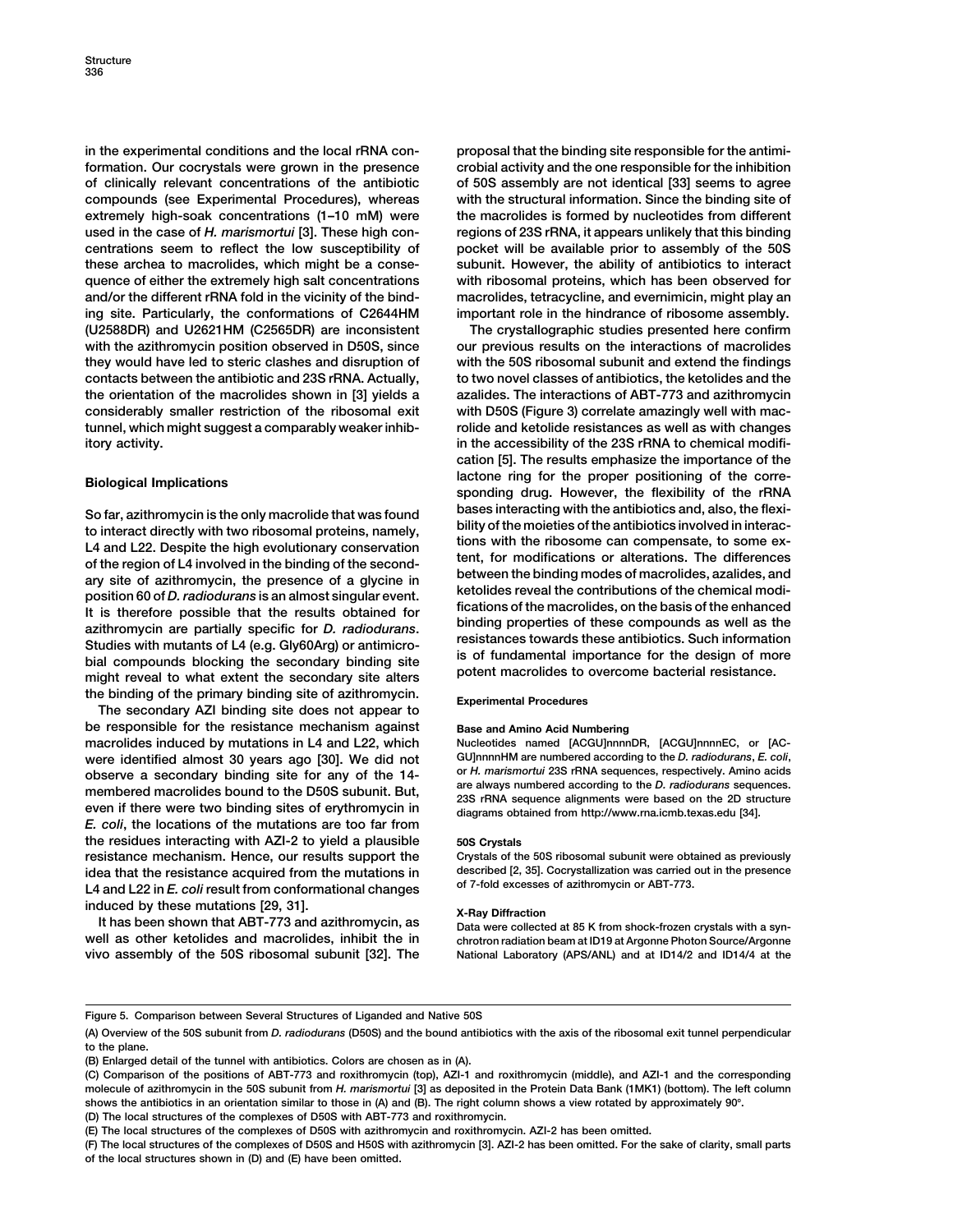**European Synchrotron Radiation Facility/European Molecular Biol- new class of macrolide antibiotics, the azalides. J. Antibiot.** *41***, ogy Laboratory (ESRF/EMBL). Data were recorded on Quantum 4 1029–1047.** or APS-CCD detectors and processed with HKL2000 [36] and the

**code 1LNR) was refined against the structure factor amplitudes of and -susceptible respiratory pathogens. J. Med. Chem.** *41***, each of the two 50S-antibiotic complexes, by rigid-body refinement 4080–4100. as implemented in CNS [38]. For the calculation of the free R factor, 8. Montenez, J.P., Van Bambeke, F., Piret, J., Brasseur, R., Tul-7% of the data were omitted during refinement. The positions of the kens, P.M., and Mingeot-Leclercq, M.P. (1999). Interactions of antibiotics were readily determined from sigma-weighted difference macrolide antibiotics (erythromycin A, roxithromycin, erythromaps. The superior quality of the difference maps, showing the mycylamine [dirithromycin], and azithromycin) with phospholiphole of the lactone ring, revealed unambiguously the position and ids: computer-aided conformational analysis and studies on orientation of the lactone ring. The electron density for the second acellular and cell culture models. Toxicol. Appl. Pharmacol.** *156***, binding site of azithromycin (see Figure 4A) indicated a small confor- 129–140. mational change in the lactone ring, but these differences are con- 9. Savage, P.B. (2001). Multidrug-resistant bacteria: overcoming** siderably smaller than the average coordinate error (about 0.7 Å antibiotic permeability barriers of gram-negative bacteria. Ann.<br>according to Luzzati plots). Therefore, we did not attempt to model Med. 33, 167–171. according to Luzzati plots). Therefore, we did not attempt to model **the presumed conformational change. 10. Vaara, M. (1993). Outer-membrane permeability barrier to**

**Antibiotic compounds and corresponding ligand structures were 354–356. made available by Abbott Laboratories for ABT-773 and by Pliva 11. Rakita, R.M., Jacquespalaz, K., and Murray, B.E. (1994). Intracellular activity of azithromycin against bacterial enteric patho- (Croatia) for azithromycin. Three-dimensional figures were produced with RIBBONS [39]. The 2D figures displaying the 50S-antibiotic gens. Antimicrob. Agents Chemother.** *38***, 1915–1921.**

We thank R. Albrecht, A. Bashan, W.S. Bennett, R. Berisio, C. Glotz, angly, K., C. Singh, K.V., and Muray, B. E. (1993). In vitro activictions to diff to their contributions to different cand A. Wolf for their contribution

- **1. Wimberly, B.T., Guymon, R., McCutcheon, J.P., White, S.W., 20. Rosato, A., Vicarini, H., Bonnefoy, A., Chantot, J.F., and 491–502. Agents Chemother.** *42***, 1392–1396.**
- 
- 
- 
- *1***, 29–41. Mol. Microbiol.** *31***, 633–639.**
- **6. Bright, G.M., Nagel, A.A., Bordner, J., Desai, K.A., Dibrino, J.N., 23. Andrews, J.M., Weller, T.M.A., Ashby, J.P., Walker, R.M., and and English, A.R. (1988). Synthesis, in vitro and in vivo activity of antimicrobial agent. J. Antimicrob. Chemother.** *46***, 1017–1022. novel 9-deoxo-9a-AZA-9a-homoerythromycin A derivatives—a 24. Credito, K.L., Lin, G.R., Pankuch, G.A., Bajaksouzian, S., Ja-**

- **CCP4 suite [37]. A., Bretin, F., Chantot, J.F., Dussarat, A., Fromentin, C., D'Ambrieres, S.G., et al. (1998). Synthesis and antibacterial activity Localization and Refinement of ketolides (6-O-methyl-3-oxoerythromycin derivatives): a new The 3.0 A˚ structure of the 50S subunit (Protein Data Bank accession class of antibacterials highly potent against macrolide-resistant**
	-
	-
- **azithromycin, clarithromycin, and roxithromycin in gram-nega-Coordinates and Figures tive enteric bacteria. Antimicrob. Agents Chemother.** *37***,**
	-
- **12. Gur, D., Kayaokay, Y., Hascelik, G., and Akalin, H.E. (1993). In interactions were generated with LigPlot [40]. vitro activity of azithromycin against trimethoprim-sulfamethoxazole resistant Salmonella enteritidis and Shigella spp. J. Che- Acknowledgments mother. Suppl.** *<sup>5</sup>***, 151–152.**
	-
	-
	-
	-
	-
- Received: July 22, 2002<br>
Revised: December 19, 2002<br>
Accepted: December 19, 2002<br>
Accepted: December 19, 2002<br>
Accepted: December 19, 2002<br>
TAN. J. Backing J. M. Hollman, D. M. Papkuch G.A. Ja
- 19. Davies, T.A., Ednie, L.M., Hoellman, D.M., Pankuch, G.A., Ja**cobs, M.R., and Appelbaum, P.C. (2000). Antipneumococcal References** activity of ABT-773 compared to those of 10 other agents. Anti**microb. Agents Chemother.** *44***, 1894–1899.**
	- **and Ramakrishnan, V. (1999). A detailed view of a ribosomal Leclercq, R. (1998). A new ketolide, HMR 3004, active against active site: the structure of the L11-RNA complex. Cell** *97***, streptococci inducibly resistant to erythromycin. Antimicrob.**
- 21. Nagai, K., Davies, T.A., Ednie, L.M., Bryskier, A., Palavecino, E., **Albrecht, R., Yonath, A., and Franceschi, F. (2001). Structural Jacobs, M.R., and Appelbaum, P.C. (2001). Activities of a new basis for the interaction of antibiotics with the peptidyl trans- fluoroketolide, HMR 3787, and its (des)-fluor derivative RU ferase centre in eubacteria. Nature** *413***, 814–821. 64399 compared to those of telithromycin, erythromycin A,** azithromycin, clarithromycin, and clindamycin against macro-**Steitz, T.A. (2002). The structures of four macrolide antibiotics lide-susceptible or -resistant Streptococcus pneumoniae and bound to the large ribosomal subunit. Mol. Cell** *10***, 117–128. S-pyogenes. Antimicrob. Agents Chemother.** *45***, 3242–3245.**
- **4. Mankin, A.S. (2001). Ribosomal antibiotics. Mol. Biol.** *35***, 22. Xiong, L.Q., Shah, S., Mauvais, P., and Mankin, A.S. (1999). A 509–520. ketolide resistance mutation in domain II of 23S rRNA reveals 5. Weisblum, B. (1998). Macrolide resistance. Drug Resist. Updat. the proximity of hairpin 35 to the peptidyl transferase centre.**
	- **Nowakowska, J., Vincent, L., Watrous, R.M., Sciavolino, F.C., Wise, R. (2000). The in vitro activity of ABT773, a new ketolide**
		-